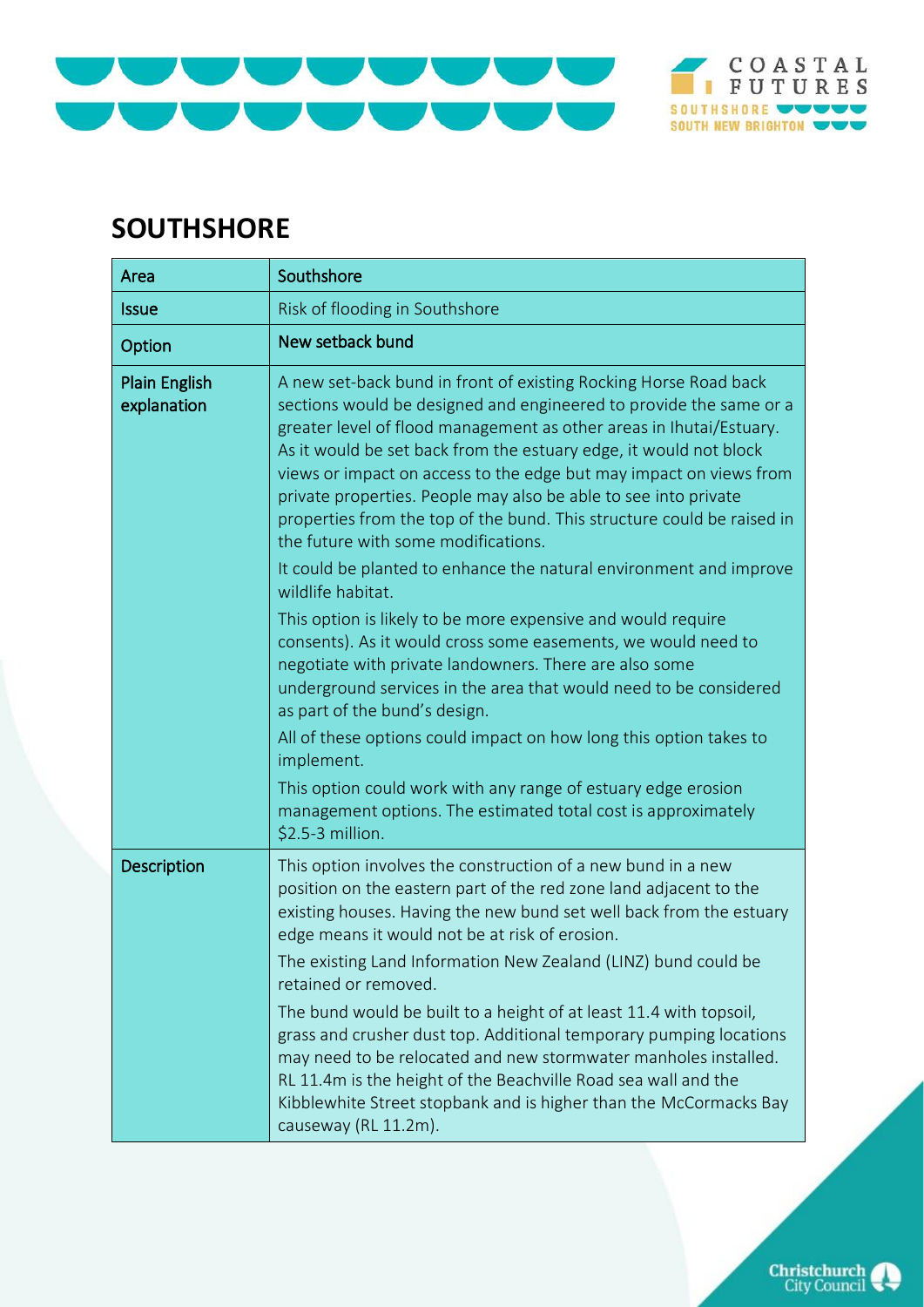



|                                                                                    | Treatment of the road ends and across private properties will need<br>to be considered and negotiated. Given the close proximity of the<br>new bund to property boundaries a swale may be necessary to<br>manage overland flows and local stormwater. There is also the<br>opportunity for extensive landscaping.<br>The bund would protect adjoining properties from flood risk, and<br>could work in with any estuary edge management options.                                                                                                                                                                                                                                                                                                                                                                                                                                               |
|------------------------------------------------------------------------------------|------------------------------------------------------------------------------------------------------------------------------------------------------------------------------------------------------------------------------------------------------------------------------------------------------------------------------------------------------------------------------------------------------------------------------------------------------------------------------------------------------------------------------------------------------------------------------------------------------------------------------------------------------------------------------------------------------------------------------------------------------------------------------------------------------------------------------------------------------------------------------------------------|
| <b>Estimated Cost</b>                                                              | Approximately \$2.5-3 million. This is due to the length of the bund,<br>required easements, and the need to manage underground services<br>in the area.                                                                                                                                                                                                                                                                                                                                                                                                                                                                                                                                                                                                                                                                                                                                       |
| <b>Timing</b>                                                                      | About 1-2 years to allow for further investigations, design, impact<br>assessments and consenting, and negotiations with private<br>landowners before construction can begin. Construction could be<br>staged, depending on consent conditions, over a 12 month period.                                                                                                                                                                                                                                                                                                                                                                                                                                                                                                                                                                                                                        |
| Implementation<br><b>Requirements</b>                                              | This option would require agreement or a lease of the land from<br>LINZ.<br>Negotiations with private landowners would be required as there are<br>five sections south of Tern St where titles include strips of land to the<br>estuary edge, and there are two privately owned properties near<br>Heron St that extend to the estuary edge                                                                                                                                                                                                                                                                                                                                                                                                                                                                                                                                                    |
| Consenting<br>Requirements and<br>Compliance with<br>Statutory<br><b>Documents</b> | This option would likely require a restricted discretionary or<br>discretionary resource consent from Environment Canterbury and<br>Christchurch City Council for construction works in the Special<br>Purpose Flatland Recovery Zone.<br>Any consent application would require detailed assessment of the<br>effects on the natural environment and cultural values, and<br>consideration of alternatives.<br>Ihutai/Estuary is a Statutory Acknowledgement area and is of high<br>significance to Ngai Tahu. The bund in this option is well set back<br>from the edge so provides the opportunity for indigenous planting<br>and the potential for treatment of stormwater before run-off enters<br>Ihutai/Estuary, and allows natural processes at the water's edge.<br>During the consenting process engagement would be required with<br>mana whenua and the Te Ihutai Ahu Whenua Trust. |
| Considerations                                                                     | There are good opportunities to plant the bund for improved habitat<br>for wildlife, and amenity.                                                                                                                                                                                                                                                                                                                                                                                                                                                                                                                                                                                                                                                                                                                                                                                              |

**Christchurch**